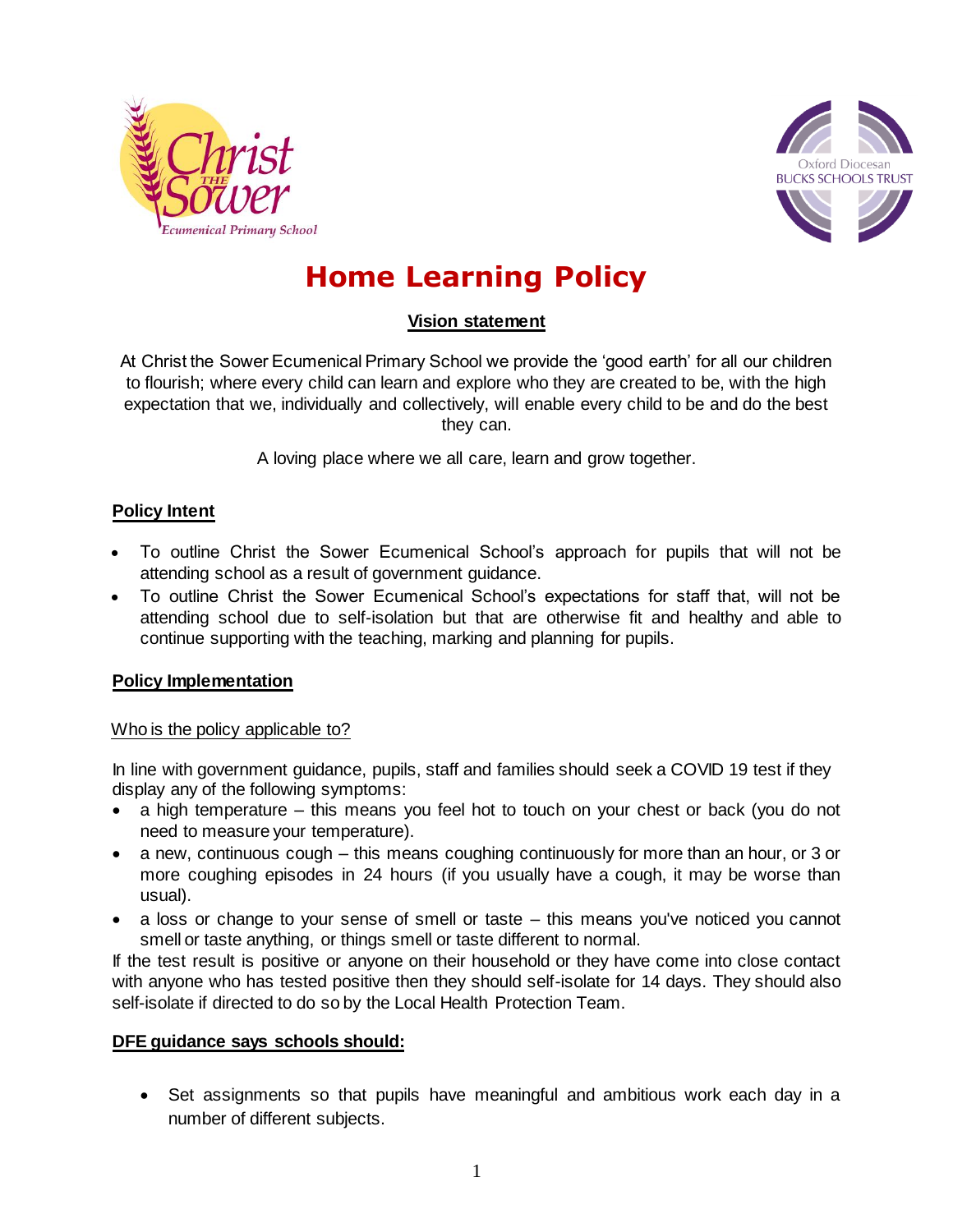- Teach a planned and well-sequenced curriculum so that knowledge and skills are built incrementally, with a good level of clarity about what is intended to be taught and practised in each subject.
- Provide frequent, clear explanations of new content, delivered by a teacher in the school or through high-quality curriculum resources and/or videos.
- Gauge how well pupils are progressing through the curriculum, using questions and other suitable tasks and set a clear expectation on how regularly teachers will check work.
- Enable teachers to adjust the pace or difficulty of what is being taught in response to questions or assessments, including, where necessary, revising material or simplifying explanations to ensure pupils' understanding.

#### **Remote learning for pupils that are not able to attend school due to self-isolation or in line with government guidelines**

Christ the Sower Ecumenical School will provide remote learning (online) for pupils that are not able to attend school so that no-one need fall too far behind. In the following points, an outline of the provision will be made and some guidance given on the role of pupils, teachers and parents. CtS is fully aware that these are exceptional times and would like to make it clear that the completion of work is not compulsory and that this document seeks to inform and guide families and not impose expectations. Each family is unique and because of this, should approach home learning in way which suits their individual needs.

# **Family (pupil/parent/carer) role**

- Where possible, it is beneficial for young people to maintain a regular and familiar routine. CtS would recommend that each 'school day' maintains structure.
- Each morning, work for that day, in English, Maths and Topic will be posted on the school online platform. Families should view this together, and then make appropriate plans to complete the work.
- Should anything be unclear in the work that is set, parents can communicate with class teachers via the school email address.
- Work that children complete at home should be kept safe, ideally in their home learning book, and can be brought back to school when safe to do so.
- Parents/Carers should attempt to make use of the resources shared with them i.e. printing sheets, using relevant mathematical methods etc…
- Parents/Carers support their children's work, including finding an appropriate place to work and, to the best of their ability, support pupils with work encouraging them to work with good levels of concentration.
- Every effort will be made by staff to ensure that work is set promptly on appropriate platforms but school cannot guarantee that the chosen platforms will work on all devices. Should accessing work be an issue, parents should contact school promptly and alternative solutions can be made available. These will be discussed on case-to-case basis.

# **Teacher expectations**

- In addition to their day to day roles, teachers from CtS will continue to support children that are unable to attend.
- Teachers will plan lessons that are relevant to the curriculum focus for that year group and endeavour to replicate this through video clips and tasks for home learners.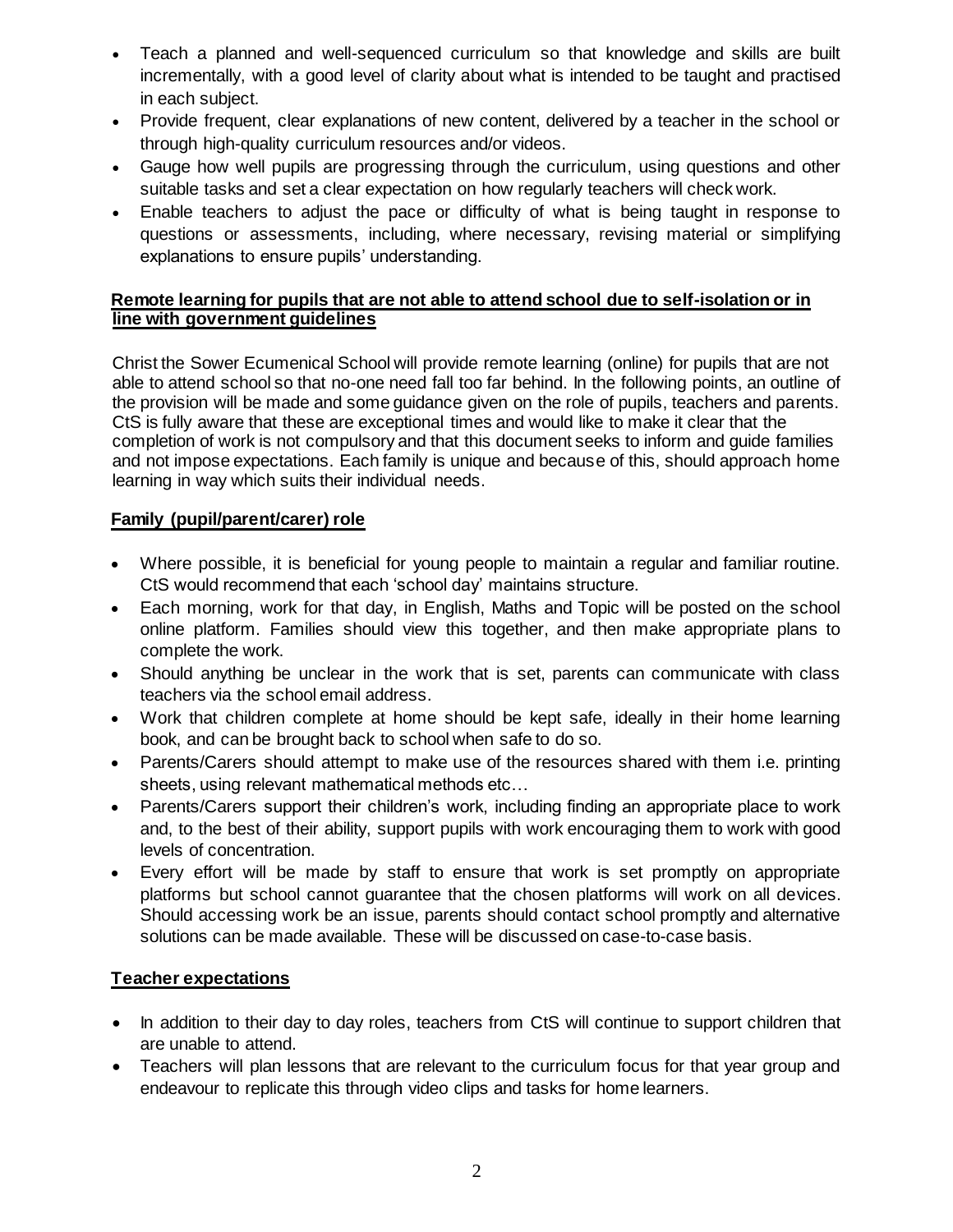- Teachers should utilise videos for key teaching points in English and Maths and upload onto the online platform for the start of each school day.
- Any resources used, including websites and worksheets, should, where possible, be shared with home learners. Staff will do this electronically and it will be the responsibility of families to print/use these resources at home.
- To respond, within reason, promptly to requests for support from families at home. This should be done via email or by adding further video guidance for families. Staff and parents should communicate via the office email address.
- Should a staff member require support with the use of technology, it is their responsibility to seek this support in school and Senior Leaders will ensure that support is given promptly, wherever possible.

# **Guidance for staff who are self-isolating**

Teaching staff are required to self-isolate if they show symptoms outlined at the start of this policy and have tested positive, have been requested to self-isolate by the LHPT or they have been told to shield and/or have received a letter to confirm this.

If a member of staff is required to self-isolate, they are expected to:

- Follow normal reporting procedure for planned absence.
- School will ask staff about their intention to get tested. Should a staff member be tested, it is expected, as per national guidance, to share the result of this test with school so that appropriate plans can be made.

Whilst self-isolating, and if able to do so, staff will be given an individual task to work on which is line with whole school improvement priorities. These projects will be communicated by the Senior Leadership Team and will be allocated on a case-by-case basis. Staff may also be asked to support with the online learning provision for their year group.

# **Stages of Home Learning Support**

| Level 1: School is open for all pupils                                                                                                                                                      |                                                                                                                                                                                                                                                                                                        |  |  |
|---------------------------------------------------------------------------------------------------------------------------------------------------------------------------------------------|--------------------------------------------------------------------------------------------------------------------------------------------------------------------------------------------------------------------------------------------------------------------------------------------------------|--|--|
| COVID 19 Recovery plan in place<br>COVID 19 will still be circulating, outbreaks in schools may occur.<br>Single COVID 19 cases may therefore result in isolation advice for some children. |                                                                                                                                                                                                                                                                                                        |  |  |
| Timetable:                                                                                                                                                                                  | Recovery plan in place<br>$\bullet$<br>School is fully open, 5 days a week, wrap around care and some after school<br>clubs. Staggered timetables and school day. No key worker groups required.<br>Whole school collective worship and bubble assemblies face to face.                                |  |  |
| Learning:                                                                                                                                                                                   | Recovery curriculum in place<br>$\bullet$<br>1:1 & small group intervention for gaps, pre learning, new skills and knowledge<br>teaching.<br>Reading, Writing and Maths assessed as usual and recorded using Target<br>Tracker. SEN pupils are supported as per usual classroom high quality teaching. |  |  |
| Remote<br>Learning:                                                                                                                                                                         | Introduction of Google Classroom during September with some home learning<br>$\bullet$<br><b>TT</b> Rockstars introduced.                                                                                                                                                                              |  |  |
| Staffing:                                                                                                                                                                                   | All staff in school working usual contracted hours. Usual procedures apply for<br>reporting absences.                                                                                                                                                                                                  |  |  |
| UFSM &                                                                                                                                                                                      | UFSM and PP meals as usual                                                                                                                                                                                                                                                                             |  |  |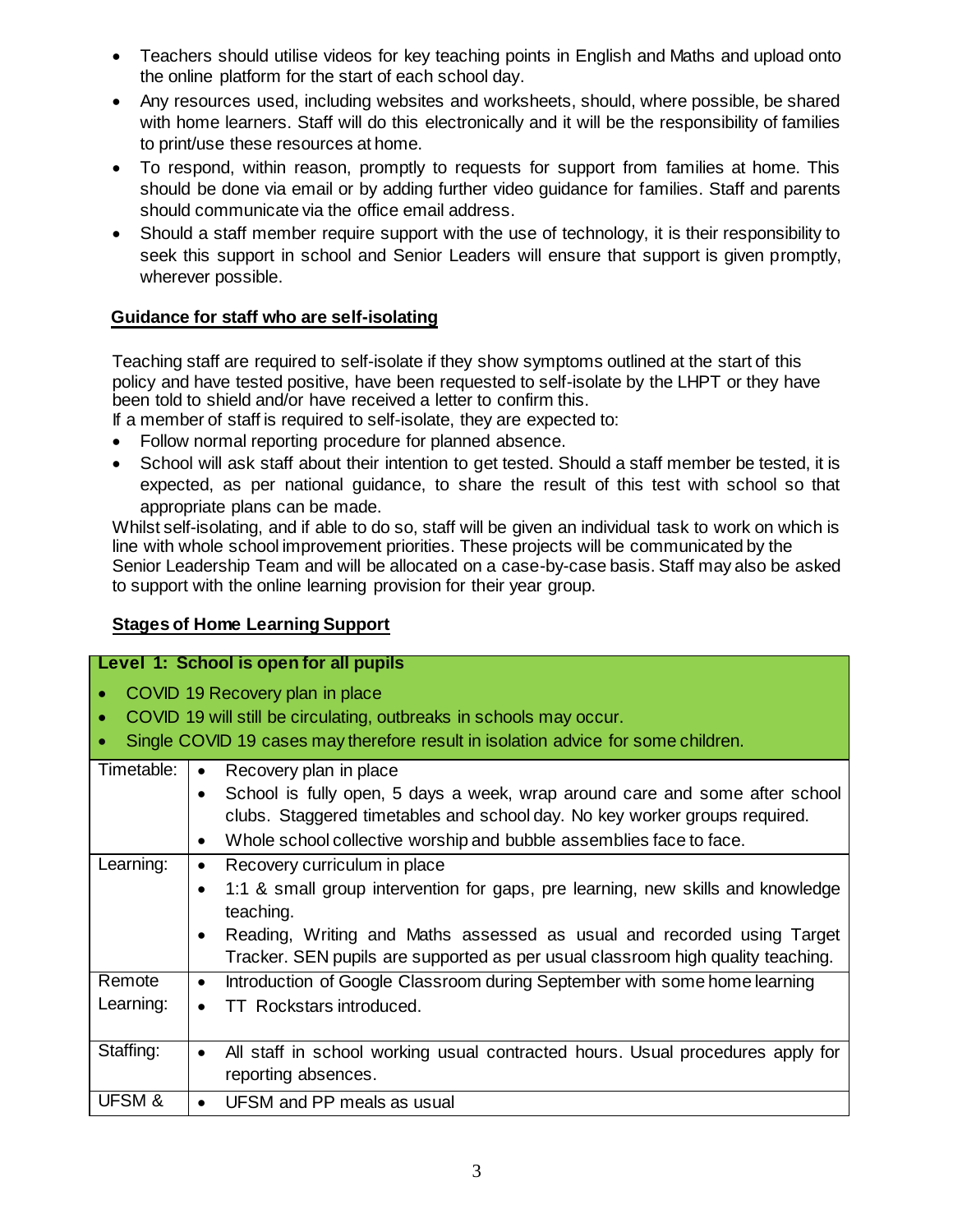| FSM:                                                                                                                                                    | New checks and promotion of PPG                                                                                                                                        |  |  |
|---------------------------------------------------------------------------------------------------------------------------------------------------------|------------------------------------------------------------------------------------------------------------------------------------------------------------------------|--|--|
| Level 2: Individual or a small number of individuals self-isolating/awaiting a test                                                                     |                                                                                                                                                                        |  |  |
| <b>COVID-19 Recovery Plan in place</b><br>$\bullet$                                                                                                     |                                                                                                                                                                        |  |  |
| $\bullet$                                                                                                                                               | Risk level low and control measures eased. (Government current plan for Sept 2020)                                                                                     |  |  |
| $\bullet$                                                                                                                                               | Single COVID-19 cases, are likely with individual or a small number of pupils self-isolating.                                                                          |  |  |
|                                                                                                                                                         |                                                                                                                                                                        |  |  |
| Timetable:                                                                                                                                              | School fully open operating in 4 bubbles, 5 days a week, wrap around care and<br>$\bullet$                                                                             |  |  |
|                                                                                                                                                         | some after school clubs. Normal lessons following guidance around seating and                                                                                          |  |  |
|                                                                                                                                                         | cleaning of resources. No key worker groups required.                                                                                                                  |  |  |
|                                                                                                                                                         | Whole school worship conducted virtually and bubble worships face to face<br>٠                                                                                         |  |  |
| Learning:                                                                                                                                               | COVID Recovery Curriculum in autumn term 1. Smaller group, 1:1 intervention<br>$\bullet$                                                                               |  |  |
|                                                                                                                                                         | for gaps, pre learning, and revisiting skills.                                                                                                                         |  |  |
|                                                                                                                                                         | All children baselined in 1 <sup>st</sup> 2 weeks<br>$\bullet$                                                                                                         |  |  |
|                                                                                                                                                         | Reading, Writing and Maths assessed as usual and recorded using Target<br>$\bullet$<br>Tracker. SEN pupils are supported as per usual classroom high quality teaching. |  |  |
|                                                                                                                                                         | Reading books and Home learning books sent home from 21.09.2020<br>$\bullet$                                                                                           |  |  |
| Remote                                                                                                                                                  | Introduction of Google Classroom during September with some home learning<br>$\bullet$                                                                                 |  |  |
| Learning:                                                                                                                                               | assignments using this platform for pupils in school.                                                                                                                  |  |  |
|                                                                                                                                                         | Pupils who are off school due to Covid-19 will be expected to read every day (20<br>$\bullet$                                                                          |  |  |
|                                                                                                                                                         | mins) & continue with TT Rockstars                                                                                                                                     |  |  |
|                                                                                                                                                         | Work will be provided within 2 days of self-isolation. 2 weeks of work provided for<br>$\bullet$                                                                       |  |  |
|                                                                                                                                                         | self-isolating pupils from Oak Academy linked to in school learning Individual<br>letters will be sent to parents with details of work and links to lessons            |  |  |
|                                                                                                                                                         | Maths, English and Topic (either Humanities or Science) work sheets printed and<br>٠                                                                                   |  |  |
|                                                                                                                                                         | ready for collection/delivery and English writing exercise books                                                                                                       |  |  |
|                                                                                                                                                         | Pupils should keep the work at home and should bring the work back to school<br>$\bullet$                                                                              |  |  |
|                                                                                                                                                         | following the self-isolating period                                                                                                                                    |  |  |
| Staffing:                                                                                                                                               | All staff in school as shielding is paused.<br>$\bullet$                                                                                                               |  |  |
|                                                                                                                                                         | School staff will contact the families daily to check in on wellbeing and how the                                                                                      |  |  |
|                                                                                                                                                         | pupils are coping with the work set.<br>Staff to remain within bubbles.                                                                                                |  |  |
|                                                                                                                                                         | $\bullet$<br>Staff to ensure they can access Microsoft Teams, Zoom, the website, and<br>٠                                                                              |  |  |
|                                                                                                                                                         | Google Classroom from home devices.                                                                                                                                    |  |  |
| UFSM &                                                                                                                                                  | UFSM and PP meals provided as usual.<br>$\bullet$                                                                                                                      |  |  |
| FSM:                                                                                                                                                    | Parents of pupils isolating will be invited to collect their lunch from school daily if<br>$\bullet$                                                                   |  |  |
|                                                                                                                                                         | required. (Following the necessary social distancing guidance).                                                                                                        |  |  |
| Level 3: A whole bubble will need to be closed and remote teaching utilised                                                                             |                                                                                                                                                                        |  |  |
|                                                                                                                                                         |                                                                                                                                                                        |  |  |
| Risk level moderate and adjusted control measures in place<br>$\bullet$                                                                                 |                                                                                                                                                                        |  |  |
| A number of pupils who have tested positive and who are self-isolating resulting in the<br>$\bullet$<br>closure of the whole bubble – staff and pupils. |                                                                                                                                                                        |  |  |
|                                                                                                                                                         |                                                                                                                                                                        |  |  |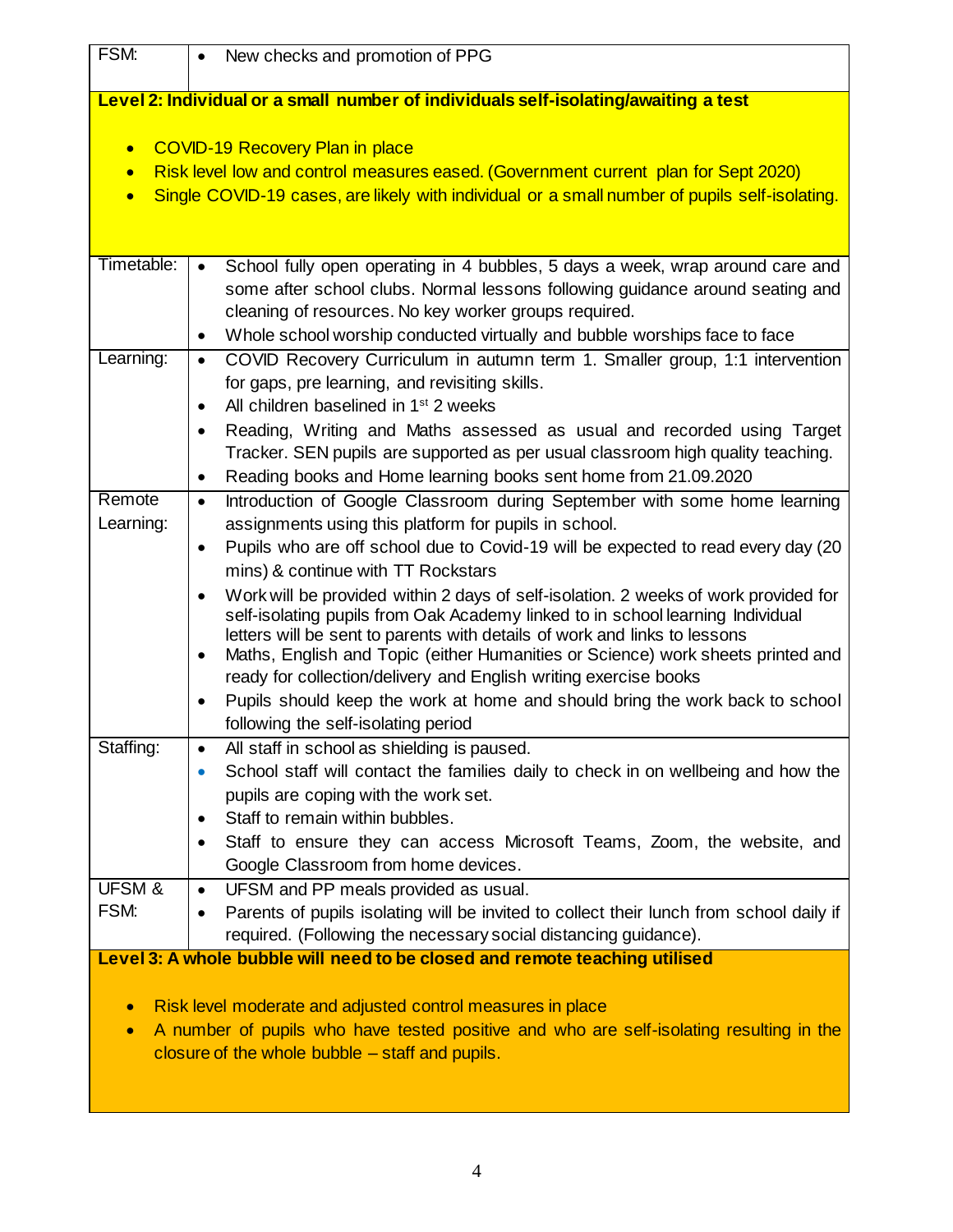| Timetable: | School is closed to specified bubble but remains open to the other bubbles.<br>$\bullet$                                                                                                                                             |
|------------|--------------------------------------------------------------------------------------------------------------------------------------------------------------------------------------------------------------------------------------|
|            | School is open 5 days a week, wrap around care and after school clubs. There<br>$\bullet$                                                                                                                                            |
|            | may be adjustments to timetables as a result of less staff available to cover                                                                                                                                                        |
|            | breaks and lunchtimes.                                                                                                                                                                                                               |
|            | Whole school collective worship and bubble assemblies face to face and<br>assemblies on the website for the home learners                                                                                                            |
| Learning:  | Learning is planned and delivered as normal for those bubbles in school.<br>$\bullet$                                                                                                                                                |
|            | Focus on the Recovery curriculum in autumn term 1, gaps and core subjects                                                                                                                                                            |
|            | through topic work.                                                                                                                                                                                                                  |
|            | Smaller group, 1:1 intervention for gaps, pre learning, over learning and revisit                                                                                                                                                    |
|            | skills. Normal home learning.<br>Reading, Writing and Math's assessed as usual and recorded using Target<br>$\bullet$                                                                                                                |
|            | Tracker. SEN pupils are supported as per usual classroom high quality teaching.                                                                                                                                                      |
|            | Reading books and Home learning books as usual.                                                                                                                                                                                      |
| Remote     | For the temporary closure of bubbles:                                                                                                                                                                                                |
| Learning:  | Pupils and Teachers will use Microsoft Teams, Zoom and Goggle Classroom to                                                                                                                                                           |
|            | communicate.<br>Work should be set within 2 days of bubble going into isolation                                                                                                                                                      |
|            | Google classroom used to remotely teach children. All work sheets etc need to be                                                                                                                                                     |
|            | added to Google Classroom and printed of for identified vulnerable children. 3 hours                                                                                                                                                 |
|            | of work a day:                                                                                                                                                                                                                       |
|            | KS1                                                                                                                                                                                                                                  |
|            | 45 mins English                                                                                                                                                                                                                      |
|            | 50 mins Maths                                                                                                                                                                                                                        |
|            | 20 mins phonics                                                                                                                                                                                                                      |
|            | 1 hour Topic (Humanities or Science)                                                                                                                                                                                                 |
|            | Recording of story every day (20 mins)                                                                                                                                                                                               |
|            | Continue with daily Rock Stars Tables                                                                                                                                                                                                |
|            | Daily Assembly (15 mins)                                                                                                                                                                                                             |
|            | KS <sub>2</sub>                                                                                                                                                                                                                      |
|            | 1hour English                                                                                                                                                                                                                        |
|            | 1 hour Maths                                                                                                                                                                                                                         |
|            | 1 hour Topic (Humanities or Science)                                                                                                                                                                                                 |
|            | Recording of story every day (20 mins)                                                                                                                                                                                               |
|            | Daily Assembly (15 mins)                                                                                                                                                                                                             |
|            | Continue with daily TT Rockstars                                                                                                                                                                                                     |
|            | Pupils should keep the work at home, either in their home learning book and<br>$\bullet$<br>should bring the work back to school following the self-isolating period.<br>All work to be uploaded at least by 4.00pm for the next day |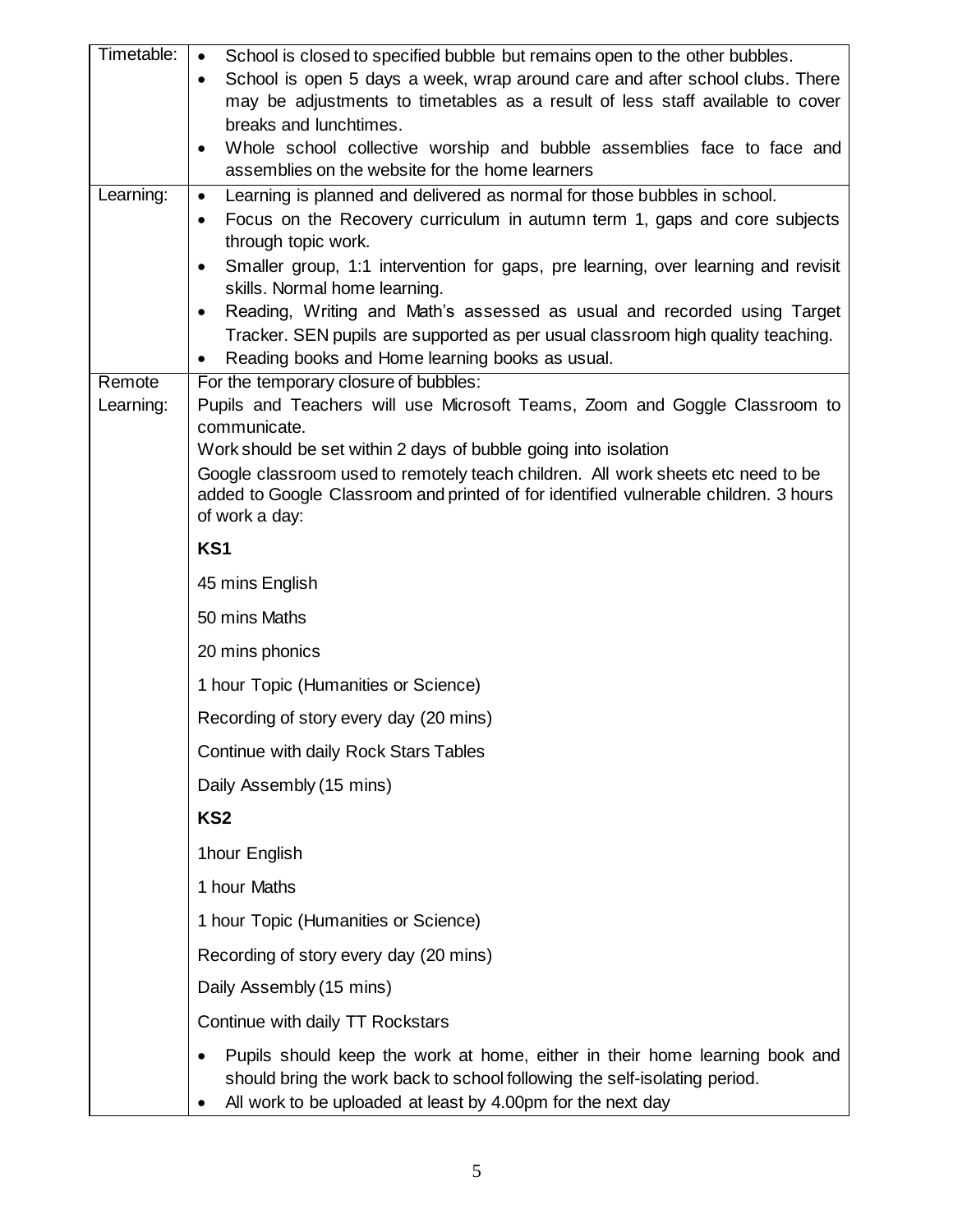| Staffing:         | Staff who are well but self-isolating with a bubble will be expected to work in<br>$\bullet$                                                                       |
|-------------------|--------------------------------------------------------------------------------------------------------------------------------------------------------------------|
|                   | isolation in their classroom or remotely from home and continue to teach using                                                                                     |
|                   | the specified platforms - Google classroom, Zoom and Teams.                                                                                                        |
|                   | At least 1 piece of writing a week must be quality marked and feedback given to<br>$\bullet$<br>children                                                           |
|                   | LSA's will be allocated specific tasks that can be completed at home or school to<br>$\bullet$                                                                     |
|                   | support the planning of remote learning.                                                                                                                           |
|                   | LSA's will also be required to be a staff presence on any live Zoom & Teams<br>$\bullet$                                                                           |
|                   | catch up sessions with teachers to ensure safeguarding of pupils and staff.                                                                                        |
|                   | Regular phone calls to families who do not engage with remote home learning<br>$\bullet$                                                                           |
| <b>UFSM &amp;</b> | FSM packed lunches will continue to be provided and parents of pupils will be<br>$\bullet$                                                                         |
| FSM:              | invited to collect every other day from school if required. (Following social                                                                                      |
|                   | distancing guidelines)                                                                                                                                             |
|                   | UFSM will not be provided for pupils not in school<br>$\bullet$                                                                                                    |
|                   | Level 4: Whole school will be working remotely in the event of local lockdown restrictions                                                                         |
|                   |                                                                                                                                                                    |
| $\bullet$         | Risk is high with local lockdown measures in place                                                                                                                 |
|                   |                                                                                                                                                                    |
| Timetable:        | School will be open to key worker groups and vulnerable pupils only<br>$\bullet$                                                                                   |
|                   | School will be closed to all other pupils<br>$\bullet$                                                                                                             |
|                   | Collective worship will be live streamed or pre-recorded<br>$\bullet$                                                                                              |
|                   | Timetable adapted to meet the needs of the pupils on site<br>$\bullet$                                                                                             |
| Learning:         | Vulnerable pupils will be strongly encouraged to attend school<br>$\bullet$                                                                                        |
|                   | Additional small group support will be made available for SEN pupils via<br>$\bullet$                                                                              |
|                   | Teams/Zoom.                                                                                                                                                        |
|                   | Learning on site for key worker children and vulnerable children only.<br>$\bullet$                                                                                |
|                   |                                                                                                                                                                    |
| Remote            | Pupils and Teachers will use Microsoft Teams, Zoom and Goggle Classroom to                                                                                         |
| Learning:         | communicate.                                                                                                                                                       |
|                   |                                                                                                                                                                    |
|                   | Google classroom will be used to upload lessons at the start of each day.<br>٠                                                                                     |
|                   | Teachers/LSA's to organize a twice-weekly group session - 30 minutes for a<br>$\bullet$                                                                            |
|                   | whole class session to focus on wellbeing and the learning set to date.                                                                                            |
|                   | Teacher may prepare pre-recorded video's or Powerpoints to support teaching<br>٠                                                                                   |
|                   | and learning                                                                                                                                                       |
|                   | Google classroom used to remotely teach children. All work sheets etc need to<br>be added to Google Classroom and printed of for identified vulnerable children. 3 |
|                   | hours of work a day for KS1 and 4 hours for KS2:                                                                                                                   |
|                   | KS1                                                                                                                                                                |
|                   | 60 mins English                                                                                                                                                    |
|                   | 60 mins Maths<br>$\bullet$                                                                                                                                         |
|                   | 10 mins daily reading<br>$\bullet$                                                                                                                                 |
|                   | 60 mins Topic (Humanities or Science)<br>$\bullet$                                                                                                                 |
|                   | 10 mins daily Rock Stars Tables<br>$\bullet$                                                                                                                       |
|                   | Daily Assembly (15 mins)                                                                                                                                           |
|                   |                                                                                                                                                                    |
|                   |                                                                                                                                                                    |